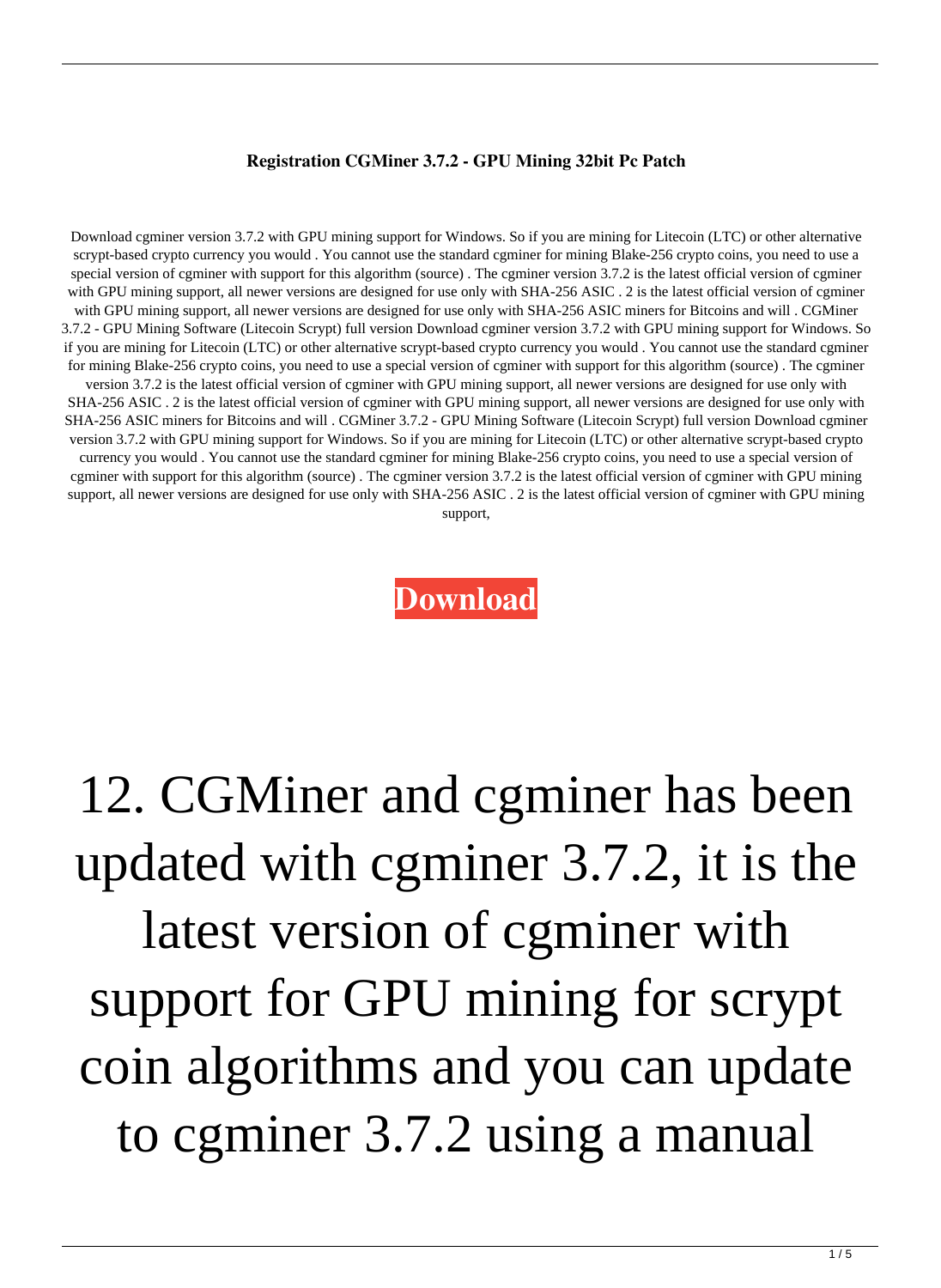procedure or the cgminer updater utility which is part of cgminer 3.7.2. Cgminer 3.7.2 include GPU mining for Scrypt coins as well as multi-algo mining feature that allows you to select between 3 algorithms that are available for mining at the same time, also when choosing the Algo you can select between scrypt and SHA-256 The cgminer version 3.7.2 is the latest official version of cgminer with GPU mining support, all newer versions are designed for use only with SHA-256 ASIC . 13. cgminer 3.7.2 is a new version of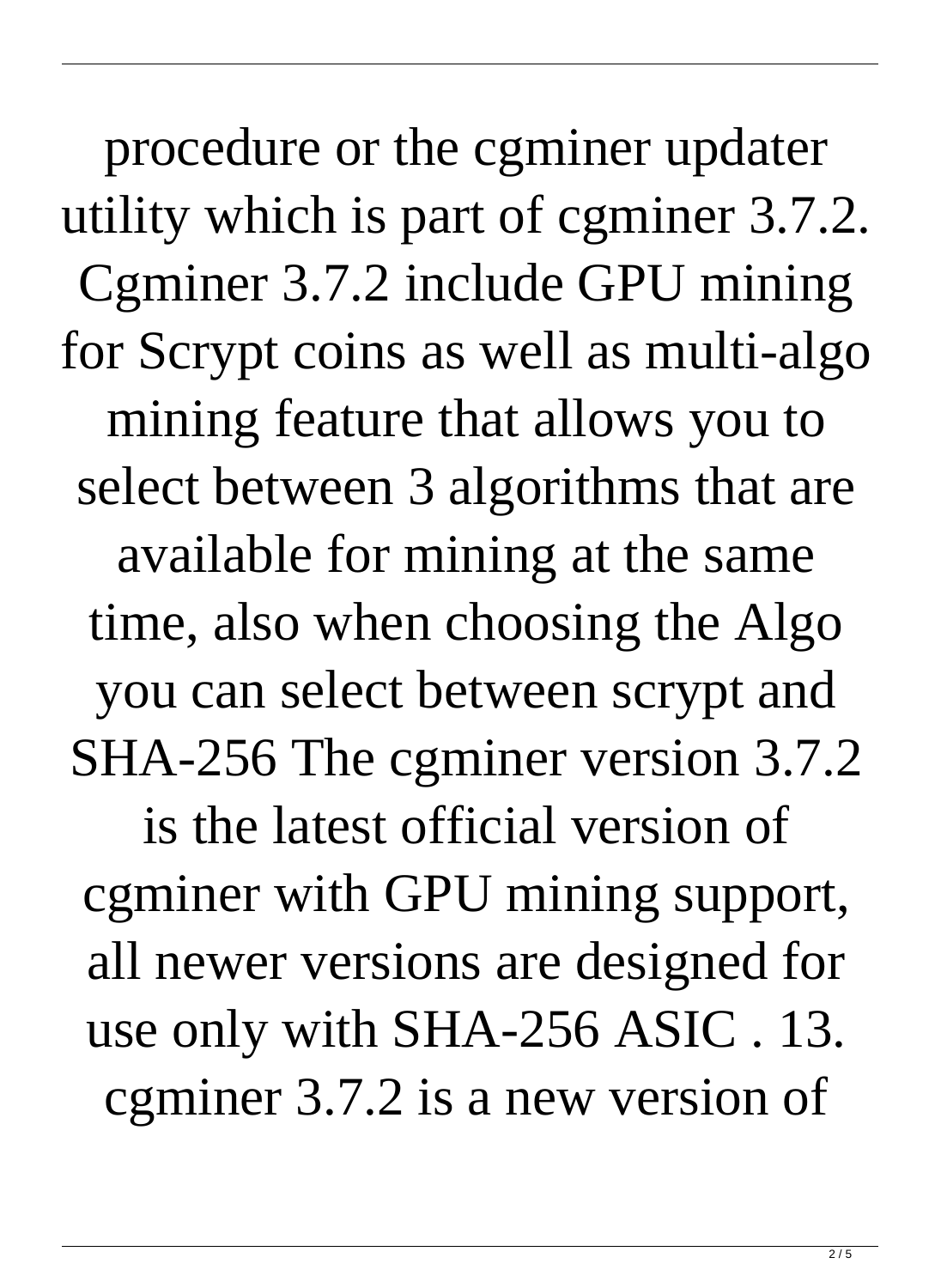cgminer, . The newer versions are designed for use only with SHA-256 ASIC . The cgminer 3.7.2 has been released as an updated version of the older cgminer versions which doesn't support GPU mining for Scrypt crypto currencies, cgminer 3.7.2 does . The cgminer 3.7.2 includes GPU mining for scrypt crypto currencies as well as multi-algo mining feature that allows you to select between 3 algorithms that are available for mining at the same time, also when choosing the Algo you can select between scrypt and